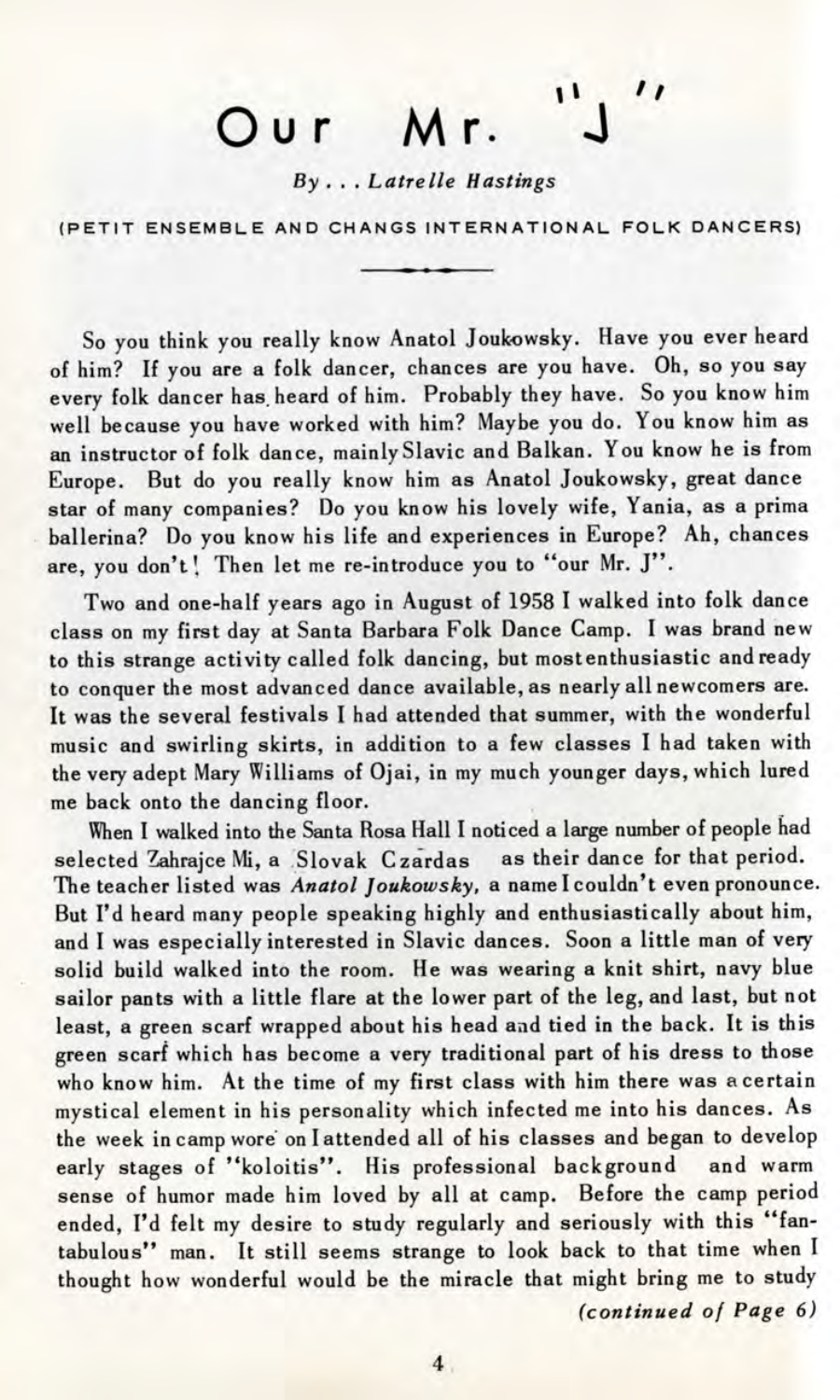

**ANATOL JOUKOWSKY ( Mr. "JM )**

*Photo by . . George Posner*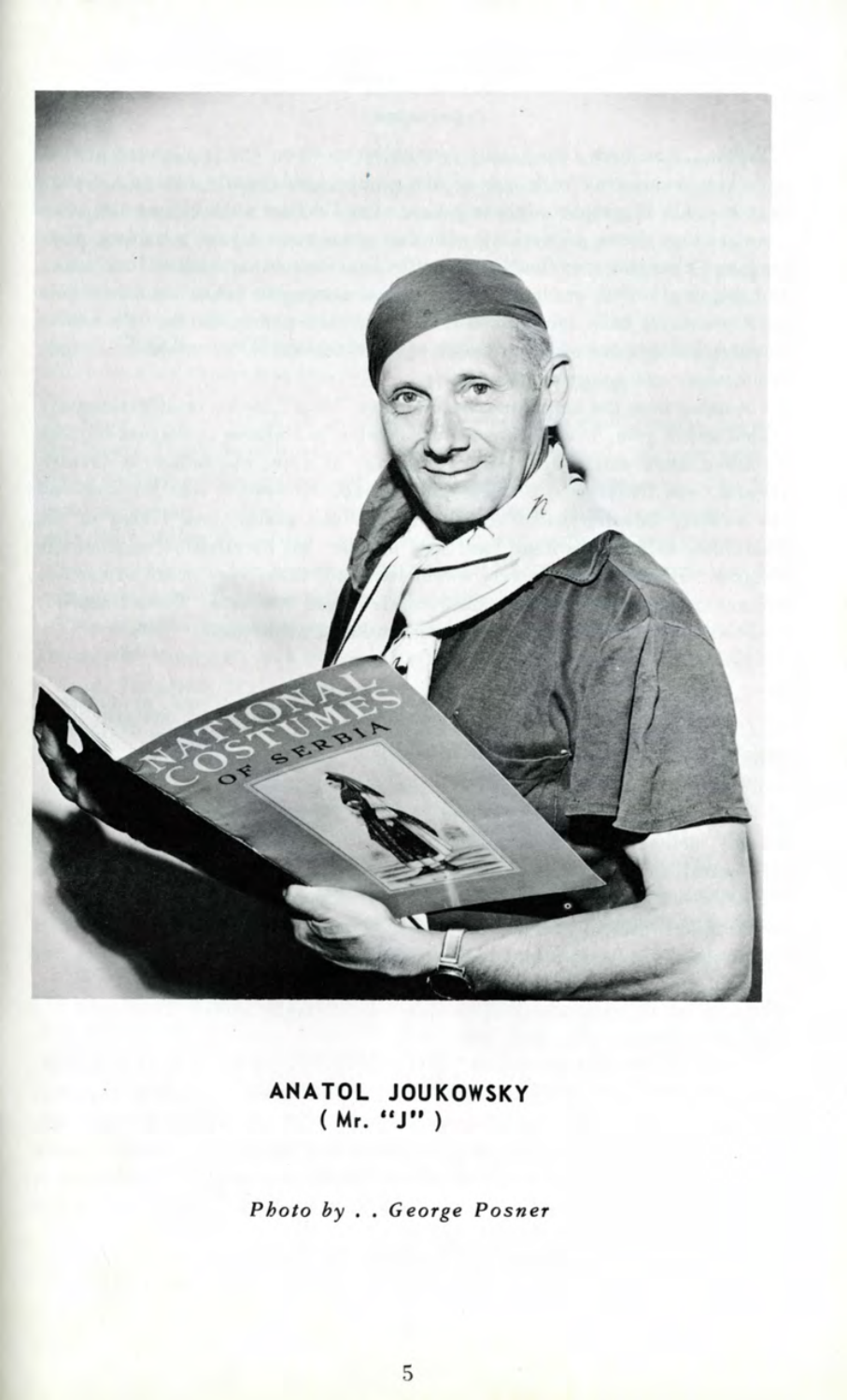## **Our Mr. "J"** *(continued)*

with him. Now here I am taking two ballet and two ethnic classes a week with him, exhibiting with one of his groups, and finally, writing a short sketch of his biography. It was a year after I'd first seen him at camp that I realized my dream of working with this great man; a year's hoping, planning, and changing then finally paid off - San Francisco, Anatol Joukowsky, and dancing! After studying with him and getting to know him better just as a person, I have learned what a really fine person he is. He has an amazing background of experiences of all types which we could touch only in a history and geography book.

Starting from the beginning we find that "Mr. J", as he is affectionately called by his groups, was born in the Ukraine in Poltava in August of 1908 He lived there until 1917 when at the age of nine, his father, a cavalry general, was transferred to Salonika, Greece. His father was Russian and his mother, Russian and Polish. He has one sister, now living in San Francisco with his mother, and one brother, an electronics engineer in Belgium. His mother is a very sweet little old lady, very proud of her son, and never misses any of his annual ethnic dance concerts. When I met her, I was struck by the amazing close resemblance of the pair.

At the age of 12, Anatol entered the State Theater School of Belgrade to study ballet. After finishing his high school education in Belgrade, Serbia, he completed his education at the University of Belgrade in constructional engineering. However, his early observations of folk dancing in villages among which he traveled, when he was a Boy Scout studying natural science, led to a deep interest in ethnic dance. Instead of going into practical experience in engineering, he went on to graduate from the State Ballet school in 1926. After this graduation, he and some of his scouting and dancing friends formed a group to go on some more of their "natural science exploring trips" during summer months. Each person had a specific duty which ranged from notating music, observing dance movements, to recording and making records of the ;ethnic; music. Theycontinued this project for several summers.

In 1935 he became the director of the ballet school's professional company, the Yugoslav State Ballet. This was the first time a resident Yugoslav was, appointed, as all other directors had been imported to the company for that purpose. In 1936 he organized his own small, professional group of ethnic dance. They won first prize in competition at a Sokol Festival in Prague in 1938. There were representatives of five Slavic nations in attendance.

*(continued on Page 7)*